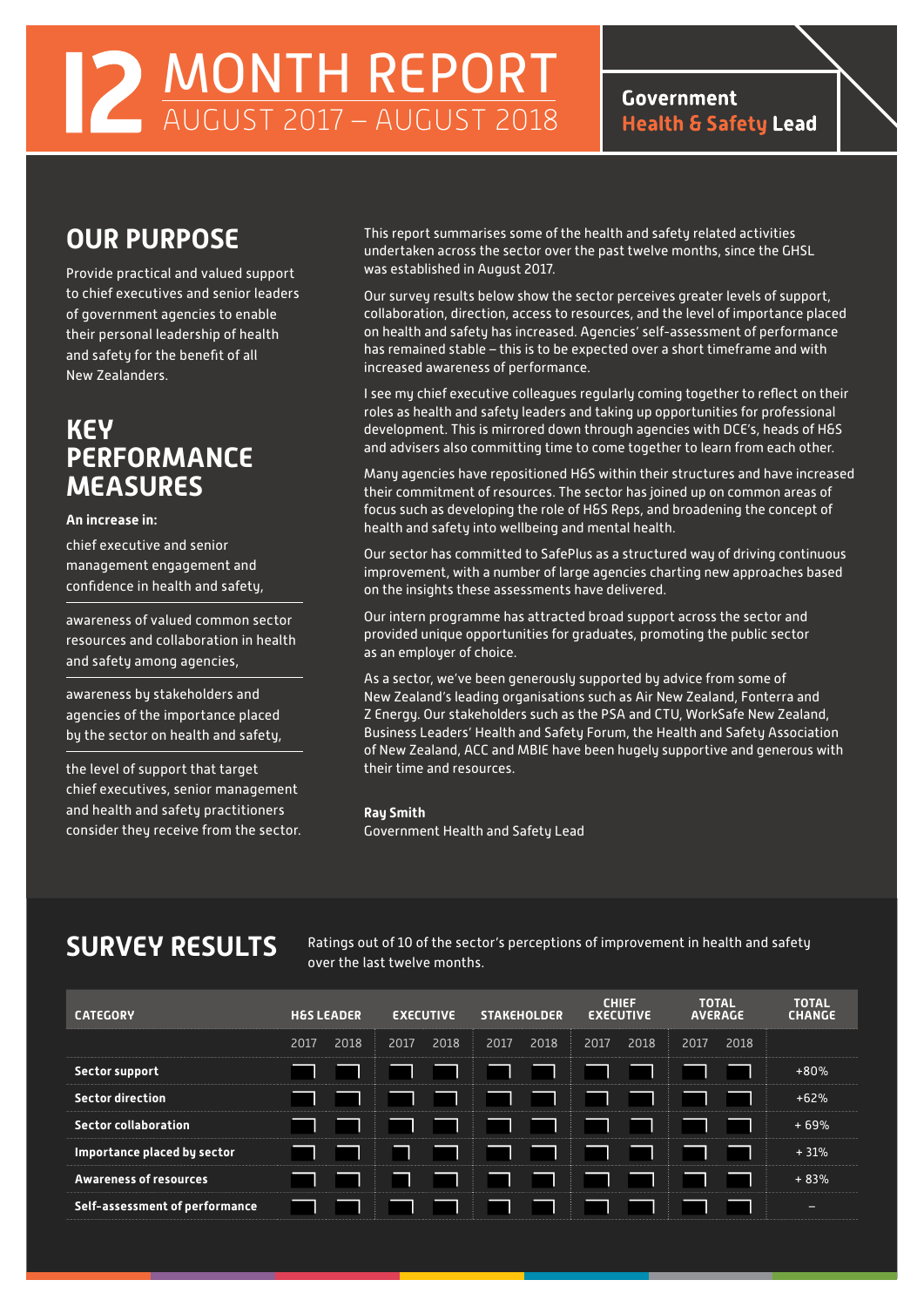# **7 AREAS OF FOCUS**

Overall Progress

LEADERSHIP & CAPABILITY **1 2 3 4 5 6 7**

CRITICAL SECTOR RISKS

RESOURCES ASSURANCE & DATA

ADVISORY SERVICES

**WORKFORCE** DEVELOPMENT

PROCUREMENT

# **LEADERSHIP & CAPABILITY**

### **Objective**

Support organisational leadership and capability in health and safety at the chief executive and senior management level

### **Achievements**

Sector chief executives collectively joined the New Zealand Business Leaders' Health and Safety Forum and together signed a joint pledge with the Minister for Workplace Relations and Safety on 17 February 2018

*Health and Safety Good Practice Guide for Public Service Chief Executives and Officers* developed

Sector chief executives met together four times to reflect on their roles in health and safety (sessions presented by LandCorp, Ministry of Social Development, Ministry of Foreign Affairs and Trade and the Department of Corrections)

Sector chief executive's professional development workshops designed with Business Leaders' Health and Safety Forum

Deputy chief executives met three times to reflect on their roles in health and safety (Panel session presented by CosmanParkes, Z Energy, Business Leaders' Health and Safety Forum and Institute of Directors, Safety Analytics presented by PWC and Critical Risks presented by Deloitte and WorkSafe New Zealand)



### **Objective**

Work with agencies on some key areas of common or shared risk where collaborative work would be helpful

### **Achievements**

Developed and released sector resources on managing mental health at work and maintaining wellbeing

Contributed to a NZTA led resource on driving

Facilitated a sector conference on Mental Health and Wellbeing at Work in August 2018 with over 400 attendees, representing 71 state sector agencies

Established a High Risk Forum of four agencies with common risk profiles (NZ Defence Force, Fire and Emergency New Zealand, Police and Corrections)

Facilitating a joint workshop on physical security with the PSR and government property teams

Developed a good practice guide for remote workers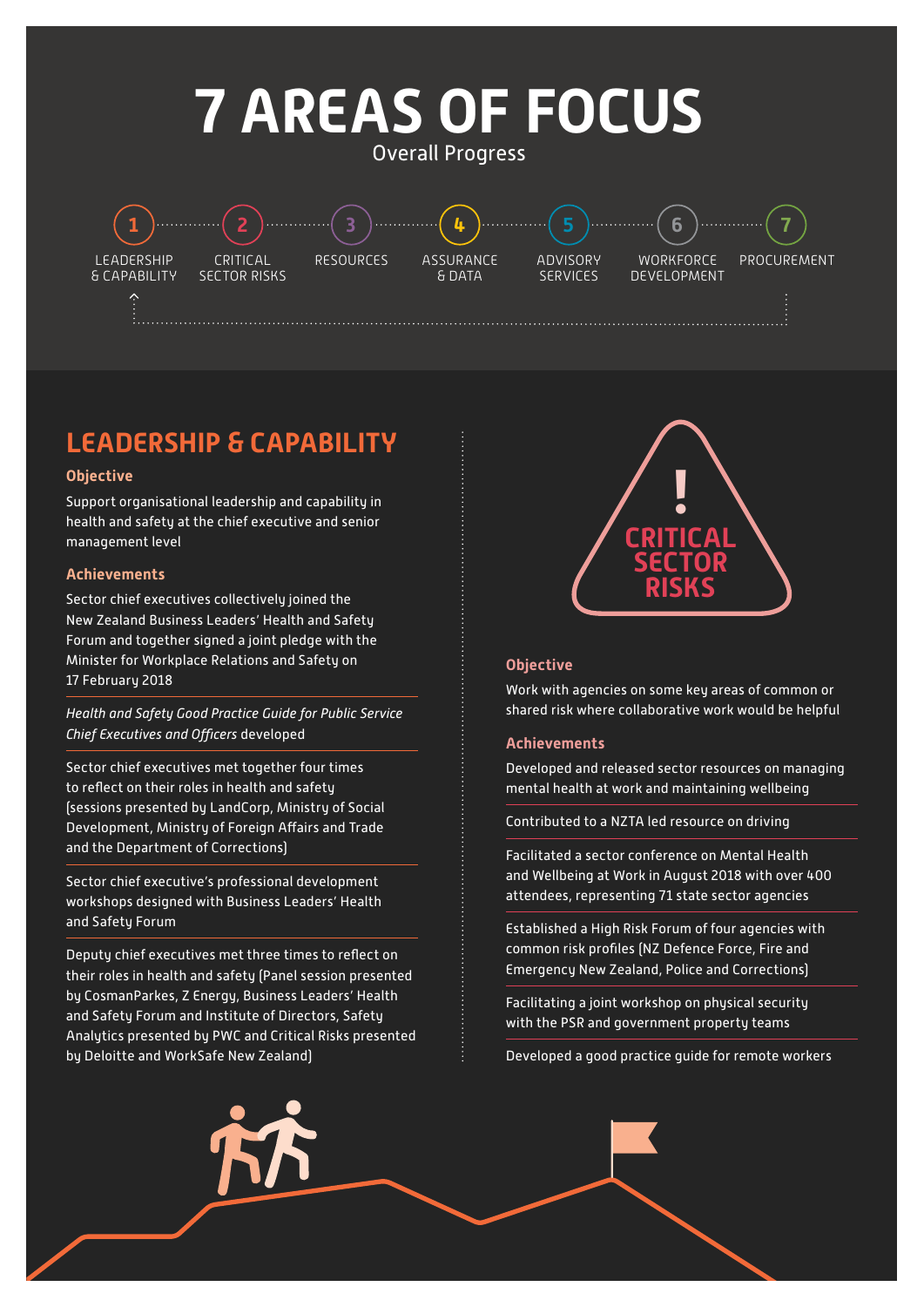

### **Objective**

Bring together, develop and refresh relevant resources and make these available to agencies in an easy to use, accessible and connected manner

### **Achievements**

Website launched in June 2018 providing a platform for case studies, resources, guidelines, and sector events

Yammer group established for sector health and safety practitioners

*Ten Good Practice Guidelines* on physical security published

*Keeping Yourself Safe* guide developed covering personal security for public servants

The Treasury's 2018 Crown Entities and Departmental Guidance on Annual Report and End-of-Year Performance included a new section on health and safety reporting

Engaged the Department of Internal Affair's Innovation Lab, selected agencies and key partners such as the Privacy Commissioner and Government Chief Privacy Officer, on a pilot information sharing initiative

# **ASSURANCE & DATA**

### **Objective**

Facilitate comparative data and opportunities for relevant benchmarking to assist agencies to understand their relative performance, set direction for future work and monitor progress

### **Achievements**

SafePlus promoted widely to the sector. Three large agencies have completed assessments and all agencies have determined an approach to SafePlus

The State Services Commission has agreed to include a health and safety measure in the 2018 Human Resource Capability report

Two sector dashboards on work-related injuries, fatalities and critical risks produced and distributed to the sector

Briefed and engaged with the Minister of Workplace Relations and Safety in relation to the 2018 work programme

Critical Risks session presented by Deloitte and WorkSafe New Zealand

### **ADVISORY SERVICES**

### **Objective**

Provide agencies and their senior leaders with access to additional expert advice both directly and through referral to pre-qualified external providers. There is also potential to add value to agencies in coordinating risk management or audit processes

### **Achievements**

0800 number and group email established to support advisory services

Yammer group frequently used to facilitate advice to individual practitioners

Provided advice on Ride Sharing Service Providers

Facilitated the collation of insurance arrangements across higher risk agencies

Brokered agencies to engage and support each other in relation to targeted work activities